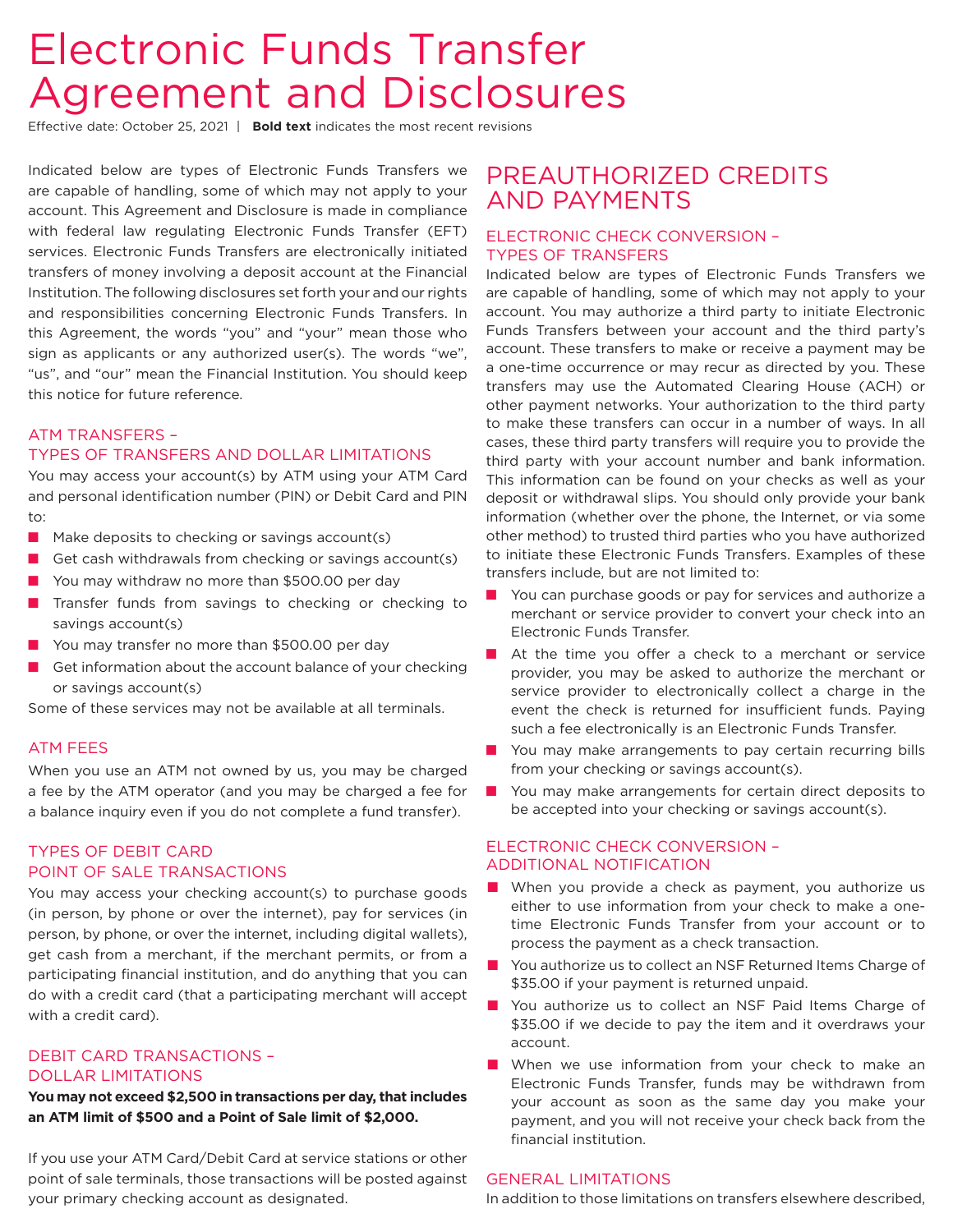if any, the following limitations apply:

Transaction Limitations - The Bank may require that an Account Holder make no more than six (6) transfers or withdrawals during any statement cycle from a Savings or Money Market Account. The kinds of withdrawals covered are those made by means of preauthorized transfers and withdrawals made by check, draft, debit card, or similar order payable to third parties. Each transfer in excess of these limitations may be subject to an Excess Withdrawal Fee. Violation of this limit on more than an occasional basis may result in the account being closed.

#### TELEPHONE TRANSFERS

You may access your account(s) by telephone using Blackhawk Bank's Bank-by-Phone at 888.769.2600 using your account number(s), and your Bank-by-Phone Personal Identification Number (PIN) to:

- $\blacksquare$  Get checking or savings account(s) information
- $\blacksquare$  Make payments from your checking or savings account(s) to or from your loan accounts with us
- $\blacksquare$  Transfer funds from savings and checking to checking and savings account(s)
- **n** Transfer funds from your Line of Credit to and from another internal account

#### ONLINE AND MOBILE BANKING TRANSFERS

You may access your account(s) at www.blackhawkbank.com, or with the Blackhawk Bank Mobile app and an approved mobile device, with your Online Banking ID and Online Banking Password to:

- Get account information
- $\blacksquare$  Download account information and statements
- $\blacksquare$  Pay bills from your checking account(s)
- $\blacksquare$  Receive e-statements, disclosures, and notices
- $\blacksquare$  Make payments from a Blackhawk Bank checking or savings account to your Blackhawk Bank loan
- Make transfers from your Blackhawk Bank equity line of credit loan to your Blackhawk Bank checking account
- Make transfers from your Blackhawk Bank checking or savings account to your other Blackhawk Bank checking or savings account
- n Make external transfers via Blackhawk Bank's Bank-to-Bank service from your Blackhawk Bank checking or savings account to your checking or savings account at another financial institution. **In addition, make external transfers from your checking or savings account at another financial institution to your Blackhawk Bank checking, savings or loan.** There is a daily limit of 4 inbound and 4 outbound transfers. There is a daily cap for outbound transfers of \$2,500. There is a daily cap for inbound transfers of \$2,500.

# Zelle Person to Person Payments: Allows you to send real-time funds to a recipient at another financial institution.

Up to 4 accounts with other financial institutions may be added to a Online and Mobile Banking ID. Allow up to 2 business days for funds received via inbound transfers over \$500 to become available for use.

Transfers are only processed on business days. Blackhawk Bank does not process on legal holidays or weekends. If a transfer falls on a holiday or weekend, the transfer will be processed on the next business day.

- $\blacksquare$  Make a check deposit
- **n** Pay a Person from your Blackhawk Bank checking account to a person's checking account at their financial institution

#### FEES

Refer to the Truth in Savings Disclosure and Personal Banking Fee Schedule for a list of applicable fees.

#### CUT-OFF TIMES (Central Standard Time)

- $\blacksquare$  Any internal account transfers made via Internet Banking after 7:00 PM Monday through Friday or on Federal Holidays when the Bank is closed will be posted on the next business day.
- Any Bank-to-Bank transfer made after 3:00 PM Monday through Friday or on Federal Holidays when the Bank is closed will be processed on the next business day.
- **n** Any Pay-a-Person transfer made after 2:00 PM Monday through Friday or on Federal Holidays when the Bank is closed will be processed on the next business day.
- $\blacksquare$  Electronic Bill Payments are verified for funds availability during processing. If the funds are not available with the 2:00 PM processing, the bill will not be paid and we will not try again.
- **n** Any Mobile Deposits made after 7:00 PM Monday through Friday or on Federal Holidays when the Bank is closed will be processed the next business day. *Holiday cut off times may vary.*
- **n** Any Express Pay Loan Payment made after 4 PM Monday through Friday or on Federal Holidays may be posted on the next business day.

# DOCUMENTATION

#### TERMINAL TRANSFERS

You can get a receipt at the time you make any transfer to or from your account using one of our automated teller machines. A customer may not get a receipt if the amount of the transfer is \$15 or less.

#### PREAUTHORIZED CREDITS

If you have arranged to have direct deposits made to your account at least once every 60 days from the same person or company, you can call us at 800.209.2616 or at any of the telephone numbers of any of our locations listed in this disclosure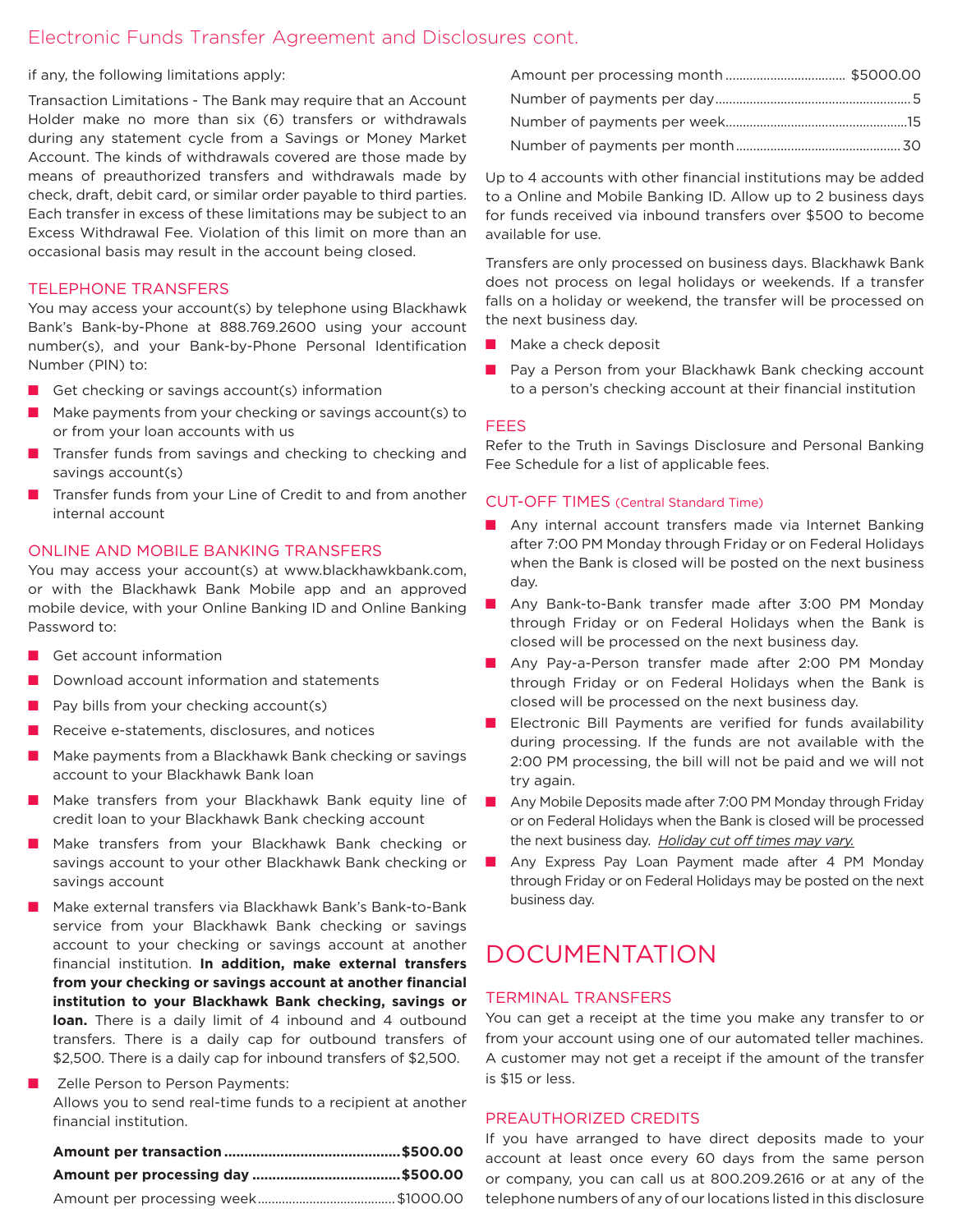to find out whether or not the deposit has been made.

#### PERIODIC STATEMENTS

You will get a monthly account statement from us for your checking or money market accounts.

You will get a monthly account statement from us for your savings accounts, unless there are no transfers in a particular month. In any case, you will get a statement at least quarterly.

# PREAUTHORIZED PAYMENTS, RIGHT TO STOP PAYMENT AND PROCEDURE FOR DOING SO

If you have told us in advance to make regular payments out of your account, you can stop any of these payments. Here is how: Call or write our Client Services Department at 608.364.8924 (toll free at 866.771.8924), **P.O. Box 719, Beloit, WI 53512-0719**  in time for us to receive your request 3 business days or more before the payment is scheduled to be made. If you call, we may also require you to put your request in writing and get it to us within 14 days after you call. A \$35.00 fee will be assessed for each stop-payment order you give and it will be in force for either one payment or for all future payments based on your request. You may release your stop payments at any time by contacting Client Services at the numbers/address above.

#### NOTICE OF VARYING AMOUNTS

.

If these regular payments vary in amount, the person you are going to pay will tell you, at least 10 days before each payment, when it will be made and how much it will be. (You may choose instead to get this notice only when the payment would differ by more than a certain amount from the previous payment, or when the amount would fall outside certain limits that you set.)

# LIABILITY FOR FAILURE TO STOP PAYMENT OF PREAUTHORIZED TRANSFER

If you instruct us to stop one of these payments three (3) business days or more before the transfer is scheduled, and we do not do so, we will be liable for your losses or damages

# FINANCIAL INSTITUTION'S LIABILITY FOR FAILURE TO MAKE TRANSFERS

If we do not complete a transfer to or from your account on time or in the correct amount according to our agreement with you, we will be liable for your losses or damages. However, there are some exceptions. We will not be liable, for instance:

- $\blacksquare$  If, through no fault of ours, you do not have enough money in your account to make the transfer
- $\blacksquare$  If you have an overdraft line and the transfer would go over the credit limit
- $\blacksquare$  If the automated teller machine where you are making the transfer does not have enough cash
- $\blacksquare$  If the terminal or system was not working properly and you knew about the breakdown when you started the transfer
- $\blacksquare$  If circumstances beyond our control (such as fire or flood) prevent the transfer, despite reasonable precautions that we have taken
- There may be other exceptions stated in our agreement with you

#### CONFIDENTIALITY

We disclose information to third parties about your account or the transfers you make:

- $\blacksquare$  Where it is necessary for completing transfers; or
- $\blacksquare$  In order to verify the existence and condition of your account for a third party, such as a credit bureau or merchant; or
- $\blacksquare$  In order to comply with government agency or court orders; or
- $\blacksquare$  If you give us written permission

# UNAUTHORIZED TRANSFERS - CONSUMER LIABILITY

Tell us at once if you believe your Card or PIN has been lost or stolen or if you believe that an electronic funds transfer has been made without your permission using information from your check. Telephoning is the best way of keeping your possible losses down. You could lose all of the money in your account (plus your maximum overdraft line of credit) if you fail to notify us of your lost or stolen card and/or PIN promptly and your card and/or PIN is used without your permission. If you notify us within two (2) business days, you will be liable for the lesser of (1) \$50.00 or (2) the amount of any money, property or services obtained by its unauthorized use prior to the time you gave us notice. In addition, if your statement shows transfers that you did not make, including those made by card, code or electronic funds transfer using information from your check you must tell us at once. If you fail to notify us within 60 days after your statement cycle, you may be liable for additional amounts occurring after the close of the 60 days and before notice to us.

Additional Limits on Liability for your Mastercard Debit Card You will not be liable for any unauthorized transactions using your Mastercard Debit Card if you can demonstrate that you have exercised reasonable care in safeguarding your card from the risk of loss or theft and, upon becoming aware, promptly reported the loss or theft to us (i.e. within 2 business days after learning of the loss or theft of your debit card). "Unauthorized use" means the use of your debit card by a person, other than you, who does not have actual, implied, or apparent authority for such use and from which you receive no benefit. Mastercard is a registered trademark of Mastercard International Incorporated.

#### CONTACT IN EVENT OF UNAUTHORIZED TRANSFER

If you believe your card and/or PIN has been lost or stolen or that someone has transferred or may transfer money from your account without your permission, call or write us at the telephone number or address listed in this disclosure.

#### STATEMENTS/NOTICES

All notices from us will be effective when we have mailed them or delivered them to your last known address (physical or email) on our records. Notices from you will be effective when received by us at the address specified in the Agreement. You agree to notify us promptly if you change your physical or email address. You may elect to receive your statements electronically. An electronic statement is called an eStatement. If you have chosen to receive an eStatement you are electing to receive your statements and other selected notices by email. Any legal notices that normally accompany your mailed statement will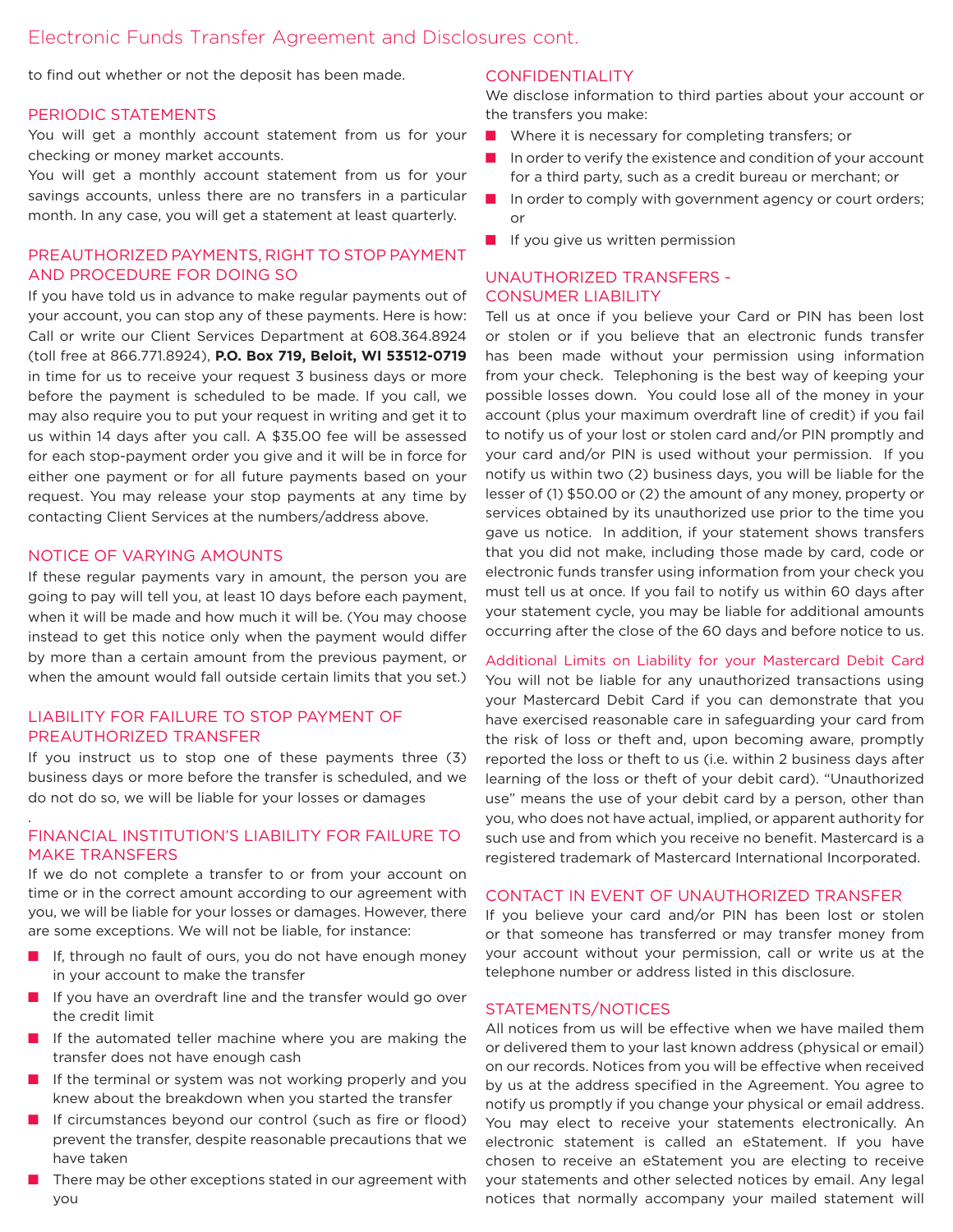be delivered to you electronically. You may cancel eStatements and notices at any time, if you do withdraw your consent, we will send all future statements/notices to you in paper form to the address on file. We reserve the right to change the terms and conditions upon which this service is offered. We will mail notice to you at least twenty-one (21) days before the effective date of any change, as required by law. Use of this service is subject to existing regulations governing your account and any future changes to those regulations.

#### MASTERCARD AUTOMATIC BILLING UPDATER SERVICE

Blackhawk Bank participates in the Mastercard Automatic Billing Updater service. Mastercard Automatic Billing Updater helps to insure that the automated payments you set up with merchants will continue without interruption when there are changes to your Blackhawk Bank debit card, such as expiration date changes, or when your card is replaced because it was lost or stolen. Merchants enrolled for this service will automatically receive updates regarding your debit card information so they can modify their records. Maintaining the accuracy of your debit card information prevents disruptions and potential late fees due to account changes. To accomplish this, Blackhawk Bank will submit an electronic file to Mastercard within two business days of changes to your debit card information. Mastercard takes this data, compares it to debit card data files they receive from enrolled merchants and when there is a match, will forward your debit card information to those merchants so they can update their billing systems.

To opt out of the Mastercard Automatic Billing Updater service, contact Blackhawk Bank's Client Services Department, during normal business hours, at 866-771-8924, in writing to Blackhawk Bank, Attn: Deposit Operations, **P.O. Box 719, Beloit, WI 53512- 0719.**

#### ENFORCEMENT

In the event either party brings a legal action to enforce this Agreement or collect amounts owing as a result of any Account transaction, the prevailing party shall be entitled to reasonable attorney's fees and costs, including fees on any appeal, subject to any limits under applicable law.

### TERMINATION OF ATM CARD SERVICES, DEBIT CARD SERVICES, BANK-BY-PHONE SERVICES, AND ONLINE AND MOBILE BANKING SERVICES

You agree that we may terminate this Agreement and your use of the ATM Card, Debit Card, Bank-by-Phone, and Online and Mobile Banking services if:

- You or any authorized user of your ATM Card PIN, Debit Card PIN, Bank-by-Phone PIN, Online and Mobile Banking ID and Password breach this or any other agreement with us;
- **No** We have reason to believe that there has been an unauthorized use of your ATM Card, Debit Card, Bank by Phone, or Online and Mobile Banking;
- $\blacksquare$  We notify you or any other party to your account that we have cancelled or will cancel this Agreement.

You or any other party to your account can terminate this

Agreement by notifying us in writing.

Termination of service will be effective the first business day following receipt of your written notice. Termination of this Agreement will not affect the rights and responsibilities of the parties under this Agreement for transactions initiated before termination.

#### OTHER PROVISIONS

There may be a delay between the time a deposit is made and when it will be available for withdrawal. We reserve the right to refuse any transaction which would draw upon insufficient funds, exceed a credit limit, lower an account below a required balance, or otherwise require us to increase our required reserve on the account.

#### ERROR RESOLUTION NOTICE – Consumer Accounts Only

In case of errors or questions about your Electronic Funds Transfers, call or write us at the telephone number or address listed in this disclosure as soon as you can if you think your statement or receipt is wrong, or if you need more information about a transfer listed on the statement or receipt. We must hear from you no later than 60 days after we sent the FIRST statement on which the problem or error appeared.

- $\blacksquare$  Tell us your name and account number.
- $\blacksquare$  Describe the error or the transfer you are unsure about, and explain as clearly as you can why you believe it is an error or why you need more information.
- $\blacksquare$  Tell us the dollar amount of the suspected error.

If you tell us orally, we may require that you send us your complaint or question in writing within 10 business days.

The Bank will tell you the results of our investigation within 10 business days after we hear from you and will correct any error promptly. If more time is needed, we may take up to 45 days (90 days if the transfer involved a point-of-sale transaction, foreign-initiated transfer, or a new account) to investigate your complaint or question. If we decide to do this, we will credit your account within 10 business days (20 business days if the transfer involved a new account) for the amount you think is in error, so that you will have the use of the money during the time it takes us to complete our investigation. If we ask you to put your complaint or question in writing and we do not receive it within 10 business days, your account may not be credited. If it is determined that there was no error, you will receive a

written explanation from us within 3 business days after we finish our investigation. You may ask for copies of the documents that we used in our investigation.

# NOTICE OF ATM/NIGHT DEPOSIT FACILITY USER PRECAUTIONS

As with all financial transactions, please exercise discretion when using an automated teller machine (ATM) or night deposit facility. For your own safety, be careful. The following suggestions may be helpful.

**n** Prepare your transactions at home (for instance, by filling